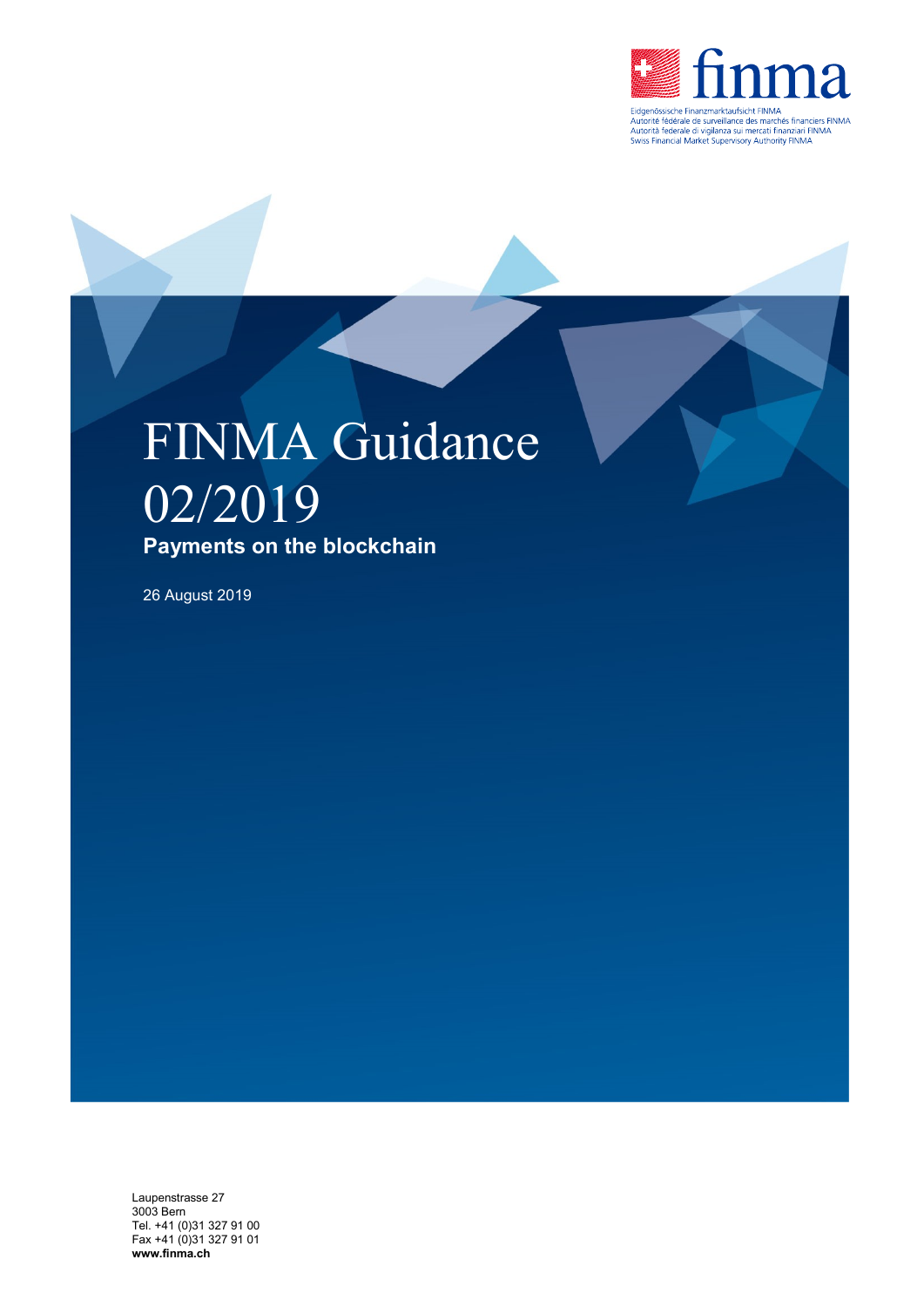

## **Introduction**

In this guidance, FINMA provides information about the application of regulatory requirements for payments on the blockchain for financial services providers under FINMA supervision.

Cryptocurrencies and related technologies create new opportunities for criminals and terrorists to launder their proceeds or finance their illicit activities.<sup>1</sup> In light of this, the Financial Action Task Force (FATF) set about strengthening its standards on virtual assets and completed this work on 21 June 2019. The published guidance on virtual asset service providers (VASPs) deals with blockchain service providers such as exchanges, wallet providers and trading platforms. It requires that the existing rules on combating money laundering also apply to such service providers.

## **FINMA reaffirms its technology-neutral approach**

FINMA recognises the innovative potential of new technologies for the financial markets. It applies the relevant provisions of financial market law regardless of the underlying technology. However, blockchain-based business models cannot be allowed to circumvent the existing regulatory framework. This applies particularly to the rules for combating money laundering and terrorist financing, where the inherent anonymity of the blockchain presents increased risks. For this reason, Switzerland has always applied the Anti-Money Laundering Act to blockchain service providers.<sup>2</sup> Such providers are obliged, for example, to verify the identity of their customers, to establish the identity of the beneficial owner, to take a riskbased approach to monitoring business relationships and to file a report with the Money Laundering Reporting Office Switzerland (MROS) if there are reasonable grounds to suspect money laundering.

## **Required information in payment transactions**

Article 10 AMLO-FINMA requires that information about the client and the beneficiary be transmitted with payment orders. The financial intermediary receiving this information then has the opportunity to check the name of the sender against sanction lists, for example. It can also check whether the

**Date:** 26 August 2019

<sup>-</sup><sup>1</sup> See also the [CGMF's report, National Risk Assessment:](https://www.newsd.admin.ch/newsd/message/attachments/56166.pdf) Risk of money laundering and terrorist financing posed by [crypto assets and crowdfunding, October 2018](https://www.newsd.admin.ch/newsd/message/attachments/56166.pdf)

<sup>&</sup>lt;sup>2</sup> See also the Federal Council report – Legal framework for distributed ledger technology and blockchain [in Switzerland, December 2018](https://www.newsd.admin.ch/newsd/message/attachments/55153.pdf)